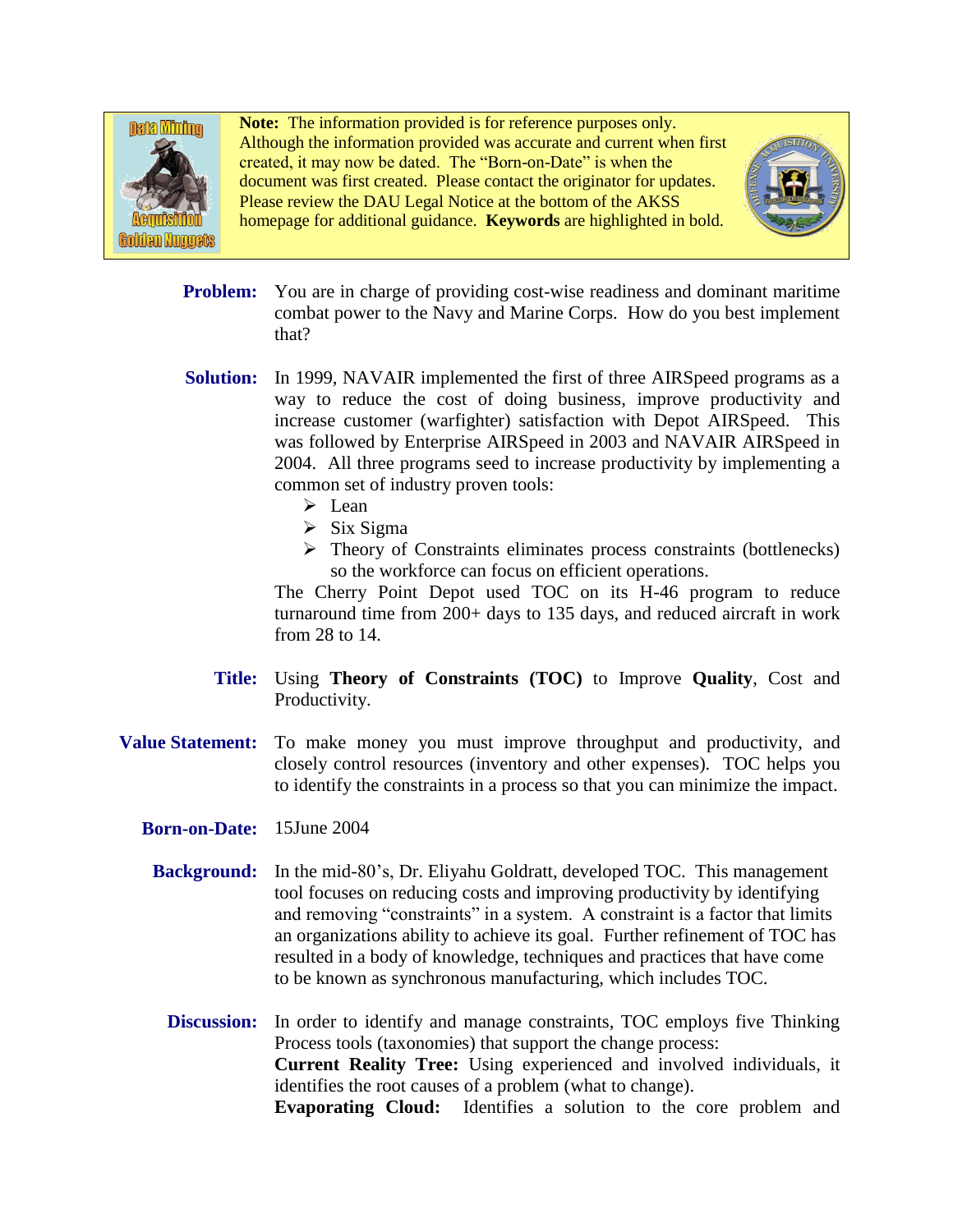uncovers the factors that caused the problem in the first place.

**Future Reality Tree:** Identifies what is missing from the proposed solution before you implement changes (what to change to).

**Prerequisite Tree:** Identifies the intermediate steps and obstacles that need to be taken to reach your new goal or process (how to cause change).

**Transition Tree:** Identifies the actions (implementation plan) you need to take, given the current situation, to achieve your intermediate goals (as identified in the Prerequisite Tree).

The output of a plant (or process) is dictated by the bottleneck. In TOC terms the bottleneck is called the "drum" and it paces the plant. "Buffer" is the inventory in front of the bottleneck that is there to ensure that the bottleneck is never idle. The "rope" is the communication system used to communicate the inventory needs of the bottleneck back to the material release point. Control the bottleneck and you control production. Improving non-bottlenecks is a waste of time and resources

## **TOC Process Step 1:** Identify the constraint.

**Steps:** Step 2: Focus on how to get more production at that constraint within the existing capacity limitations.

> **Step 3:** Keep materials needed next from sitting idle in a queue at a nonconstrained resource.

> **Step 4:** If, after fully exploiting this process and you still cannot produce enough product to meet the demand, find other ways to increase capacity (e.g. second shift, more machines/manpower, etc.) **Step 5:** Go back to step 1.

**Results:** TOC has been successfully applied on many DoD programs, often in conjunction with other continuous improvement tools, for example:

- USMC Maintenance Center Barstow used TOC to layout a better refurbishment schedule for the M1150 series tractor.
- The Navy on the Harry S. Truman (CVN 75) is using Lean-Pathways, TOC and Six Sigma to streamline production processes.
- The Global Power Fighter Combined Task Force at Edwards AFB  $\bullet$ is using TOC to better manage its test projects.
- Ford Motor Company used TOC to cut the lead time from release of material to shipping from 10.6 days to 2.2 days.
- The Harris Corporation cut it's time to ramp up to production from 18 months to 21 days!
- **Benefits:** The application of Theory of Constraints to a weapon system program in production can result in significant reductions in cost and cycle times, and major improvements in quality, responsiveness and performance.